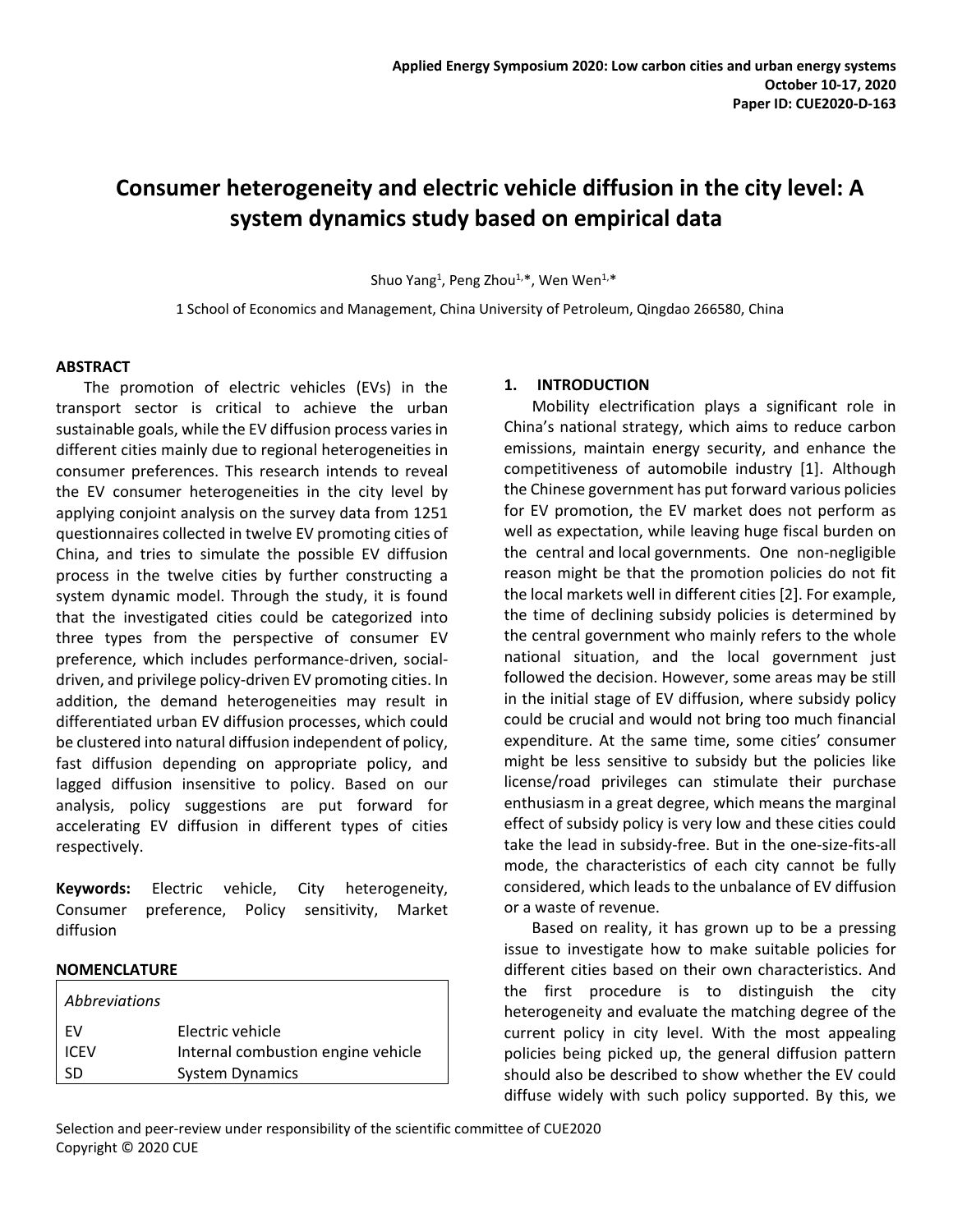could find the suitable policies and its diffusion degree of specific cities to give reasonable reference for urban decision makers [3].

In the literature, urban EV policy evaluation and simulation have been well studied [4,5]. Some researchers evaluate the effectiveness of EV policies by using empirical models with urban data. For example, Wang et al., using the data from 41 EV pilot cities in China, find that policies about chargers' density, license fee exemption, no driving restriction, and charging infrastructure construction are the most important factors for EV diffusion in the long term [6]. Qiu et al. assess the incentive policies at city level with 88 Chinese pilot cities and find a positive relationship between the volume of EV sales and two demand-side policies: charging discount and infrastructure construction subsidy [7]. These scholars expand the research to a more micro level and give pretty meaningful policy insights in country level. However, the action mechanism of policy and specific city's policy preference still remain to be explored. Ma et al. carried out a research about consumer preferences by questionnaire surveys, and gave the opinion that cities in different economic scales should be given heterogeneous policies [8]. But the specific city's policy preference is still to be explored. As for the diffusion simulation, several methods have been proposed, which can be divided into two types. The first type is based on probabilistic methods like Bass model [9] and logistic technology diffusion model [10]. These methods rely on available transportation data or other mature data to estimated parameters and cannot take interactions between multi-factors into consideration. Another type is based on simulation like multi-agent model [11] and system dynamics (SD) [12]. These methods pay more attention to clarify the internal mechanism of EV diffusion [13], and few researches applied cities' specific parameters to reflect the evolution pattern of EVs at different development stage, which might make the conclusions cannot link closely to a city's policy decision.

Given the current research situation and the needs of practical policy-making, this paper tries to identify city' heterogeneous preferences and give the prediction of the diffusion pattern in different policy scenarios to find the most effective way to promote EV in city level. We build the EV diffusion model on SD method, then use the conjoint analysis to estimate the parameters of specific cities based on the questionnaire that were held in 12 cities. Then, scenarios of 4 kinds of policies are simulated to determine the policy preference and diffusion pattern

for each city. Finally, cluster main cities from the dimensions of consumer preference and diffusion degree. After that, we can give policies for each city according to its specific characteristics in order to support the effective diffusion of EVs.

This paper is organized as follows. Section 2 introduces the methodology used to simulate how the policy influences EV diffusion. Section 3 presents the data source and scenarios setting. Results and discussion are shown in Section 4. The conclusion and policy implication are given in Section 5.

# **2. THE MODEL**

# *2.1 System dynamics model for EV diffusion*

# 2.1.1 Model framework

The EV diffusion can be seen as the cumulative result of individual purchasing decision-making. The utility and cost are the main factors influencing consumer's choice. Consumers usually compare the EVs to the internal combustion engine vehicles (ICEVs), and they are more likely to choose the product which can bring more utility with less cost. The utility could be divided into two parts, the one is from the performance of the product, and the other one is from the additional social influences like word-of-mouth communications.

According to that, this paper constructs a conceptual model of EV diffusion based on the consumer decisionmaking process at the micro level, which mainly concludes purchase subsystem, demand subsystem and social impact subsystem. The core of model is the comparative analysis of the cost-utility ratio between EVs and ICEVs. In purchase decision, consumers would compare the utility and cost of ICEVs and EVs. The more sales, the more additional social influences this type of vehicle would have, which means it could have higher network externalities and better social signals. As for the mechanism of policy effect, polices could increase the performance like license/road privileges policy and decrease the cost like subsidy policy to accelerate the diffusion of EVs. The diffusion curve of EVs can be drawn by estimating the purchase probability of consumers for two types of vehicles through cost-utility ratio and combining with the prediction of vehicle ownership. By adjusting the values of the variables corresponding to the policies at all levels, the changes in the diffusion curve of EVs can directly reflect the practical effects of the policies.

The key issue for the system dynamics model is the self-feedback mechanism, which is generally described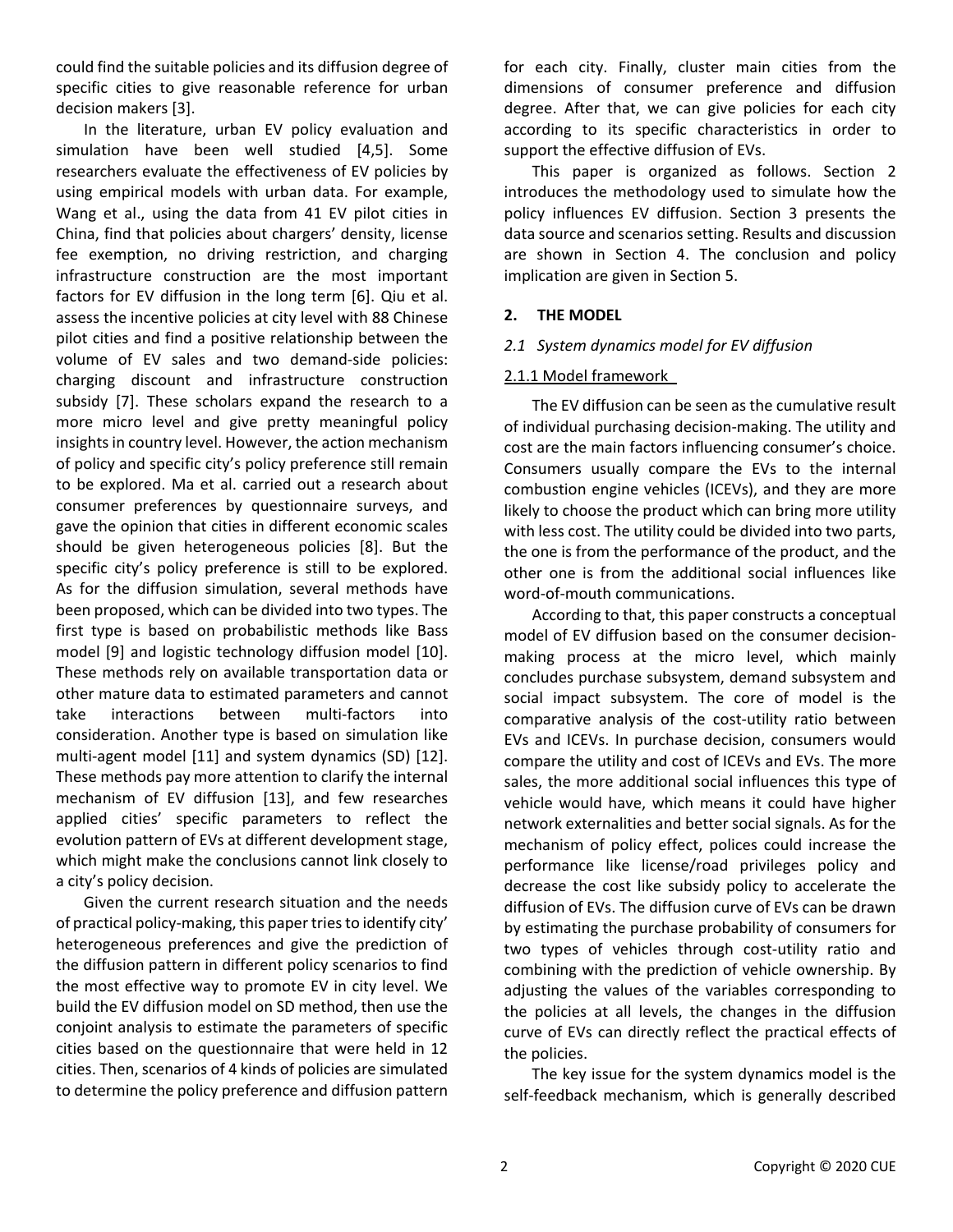by the causality diagram. Based on the above conceptual model, four components, including cost, utility, social exposure, vehicle demands and sales are used to form the causal loop diagram of the EV purchase mutual feedback system, which could present the general purpose of the model and basic causal loops among



major model components, as shown in Fig 1. 2.1.2 Stock and flow diagram

Based on the conceptual model, the stock and flow diagram, which fit the relationship among various variables with a series of equations, could be built as shown in Fig 2. The flow stock diagram concludes three main subsystems: purchase decision subsystem, demand subsystem and social impact subsystem. Limited by space, we would only describe the key subsystems.

(1) Purchase decision subsystem

When the individuals make the vehicle purchase decision, they would compare the EVs with ICEVs. And they refer to the ratio between utility and cost to decide whether buying EV. The model of this module is shown below:

$$
R_{EV} = \frac{\sum_{i}^{n} e^{U_{i}} E V}{\sum_{i}^{n} C_{i}} \times R_{ICEV} = \frac{\sum_{i}^{n} e^{U_{i}} ICEV}{\sum_{i}^{n} C_{i}} \times P_{EV} = \frac{R_{EV}}{R_{EV} + R_{ICEV}}
$$

Where  $U_{iEV}$  is the utility of EV, and it can be divided into three parts: utility from vehicle usage, utility from policy and utility from additional social influences.  $C_{iEV}$  means the life cycle cost of EV and concludes



Fig 2 Flow diagram of purchase decision subsystem

purchase cost and operating cost. The  $R_{EV}$  means the ratio between the EV's utility and cost, which can be calculated through utility value to be divided by cost value. The  $P_{EV}$  means the probability of buying EV, which is determined by the utility-cost ratio of EVs and ICEVs. The ICEVs share the same modelling approach of this subsystem.

(2) Demand subsystem

The amount of EV sales is determined by the probability of buying EV and the total vehicle purchase demand. The quantity can be calculated with the first vehicle purchase and exchange-oriented purchase. The model of this module is shown below:

$$
Q_d = Q_{dnew} + Q_{ICEV} + Q_{EV}
$$
  

$$
Q_{EV} = Q_d * P_{EV}
$$

Where  $Q_d$  means the total purchase demand,  $Q_{dnew}$  means the new demand, and  $Q_{dICEV}$ ,  $Q_{dEV}$ means the quantity of discarded ICEVs and EVs, which could indicate the demand for renewal.  $Q_{EV}$  means the demand for EVs.



Fig 3 Flow diagram of demand subsystem

(3) Social impact subsystem

The utility of additional social influences is mainly influenced by the market size. So we choose market share as the variable and set it in the survey to determine its value in different level. In this part, we mainly introduce the calculation of market share as below:

$$
Q_{EV} = \sum_{i}^{t} Q_{i \, dEV} - \sum_{i}^{t} Q_{i \, EVS}
$$
  
\n
$$
Q_{ICEV} = \sum_{i}^{t} Q_{i \, dICEV} - \sum_{i}^{t} Q_{i \, ICEVS}
$$
  
\n
$$
M_{EV} = \frac{Q_{EV}}{Q_{EV} + Q_{ICEV}}
$$

Where  $Q_{EV}$  means the quantity of EVs,  $Q_{ICEV}$ means the quantity of ICEVs, and  $M_{EV}$  is the market share of EVs.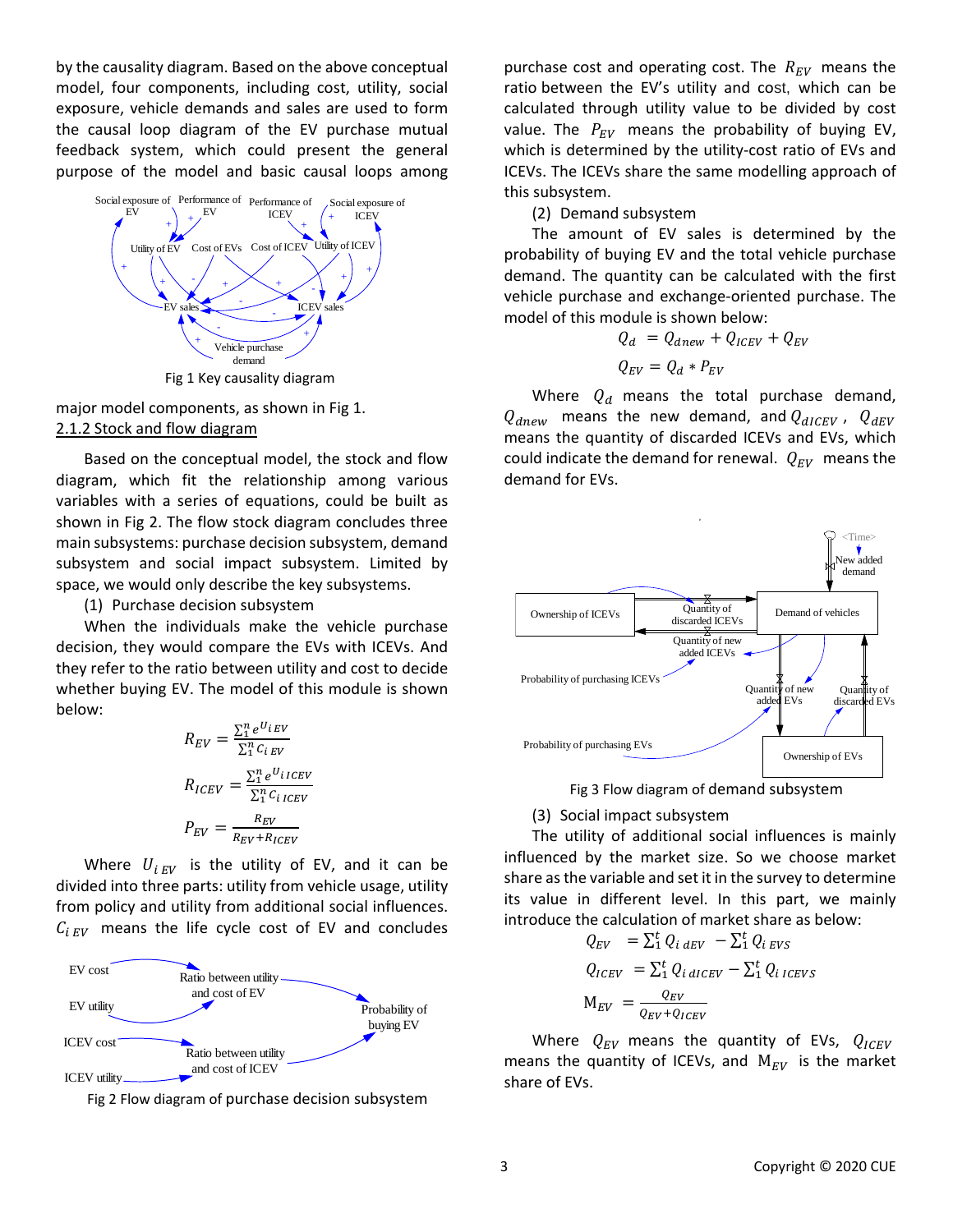

Fig 4 Flow diagram of social impact subsystem

## **3. SIMULATION**

## *3.1 Data*

#### 3.1.1 Utility data

This paper uses the conjoint analysis method to estimate the parameters of the utility. The method can evaluate the relative importance of different attributes and levels to consumers. And it assumes that consumers will consider the product characteristics when making purchase decisions. When calculating the utility score, the consumer's overall score of the product portfolio is taken as the dependent variable, and the attribute level is taken as the independent variable. OLS regression analysis containing dummy variables can be used to obtain the relationship between the independent variable and the dependent variable, and the specific formula is as follows:

$$
y = a + \sum_{i=1}^{m} \sum_{j=1}^{n} v_{ij} x_{ij}
$$
 (8)

Where y is total score of product portfolio,  $v_{ij}$  is utility value at level j of attribute I, and  $x_{ij}$  is dummy variable, level j of attribute i. Besides, a is a constant.

9 attributes and 25 levels are determined according to the models. The simulated product portfolios are designed with the orthogonal design method. A total of 34 outlines were generated, of which 32 were designed product combinations and 2 were holdout verified product combinations. The questionnaire was designed on the basis of the product outline card, and the interviewees were invited to rate 34 randomly assembled product portfolios according to their purchase intention. Each score is scaled by 0-100, representing the utility value brought by the product portfolio from the lowest to the highest.

We carried out the surveys in the first batch of cities from China's "Ten Cities and One Thousand Electric Vehicles" project: Beijing, Shanghai, Jinan, Hangzhou,

Changsha, Hefei, Nanchang, Wuhan, Chongqing, Dalian, Shenzhen, and Qingdao. More than 100 questionnaires were distributed in each city, of which 1251 were returned. According to the results of the model, Pearson's R of the model is greater than 0.7 except Jinan. The significance test method, except Jinan city passed the test within 0.02 error probability, other city models were all within 0.01.

# 3.1.2 Other data

The other parameters are mainly derived from statistical bulletins.

# *3.2 Scenario Settings*

According to previous research, this paper divides EV policies into financial incentive policies, privilege policies, and facilitating EV charging policies [16]. Based on the policy classification, the simulation scenarios are designed as follows:

Table 1: Design of simulation scenarios

| <b>Scenarios</b>                                        | <b>Simulation Mode</b>                                                                                                                                       |
|---------------------------------------------------------|--------------------------------------------------------------------------------------------------------------------------------------------------------------|
| Scenario 1<br>Cost relief policy                        | Diffusion under policies which<br>aims to reduce the cost of EVs,<br>such as exempt EV purchase tax,<br>giving subsidy to EV charging and<br>purchase        |
| Scenario 2<br>Privilege policy                          | Diffusion under policies that give<br>privilege rights such<br>EV<br>as<br>license/road privileges.                                                          |
| Scenario 3<br><b>Facilitating EV</b><br>charging policy | Diffusion under policies that<br>the construction<br>് of<br>promote<br>supporting facilities like charging<br>station and special parking space<br>for EVs. |
| Scenario 4<br>No policy                                 | Diffusion<br>under<br>non-policy<br>supporting.                                                                                                              |

#### **4. RESULTS AND DISCUSSIONS**

#### *4.1 Urban consumer heterogeneity analysis*

From previous study, we can get results from both conjoint analysis and system dynamics, which can be used to get different policy implications. The results of the conjoint analysis could be used to distinguish the consumer preferences in city level. According to the importance of attributes, the cities could be divided into three types: performance-driven, social-driven, and privilege policy-driven promoting cities.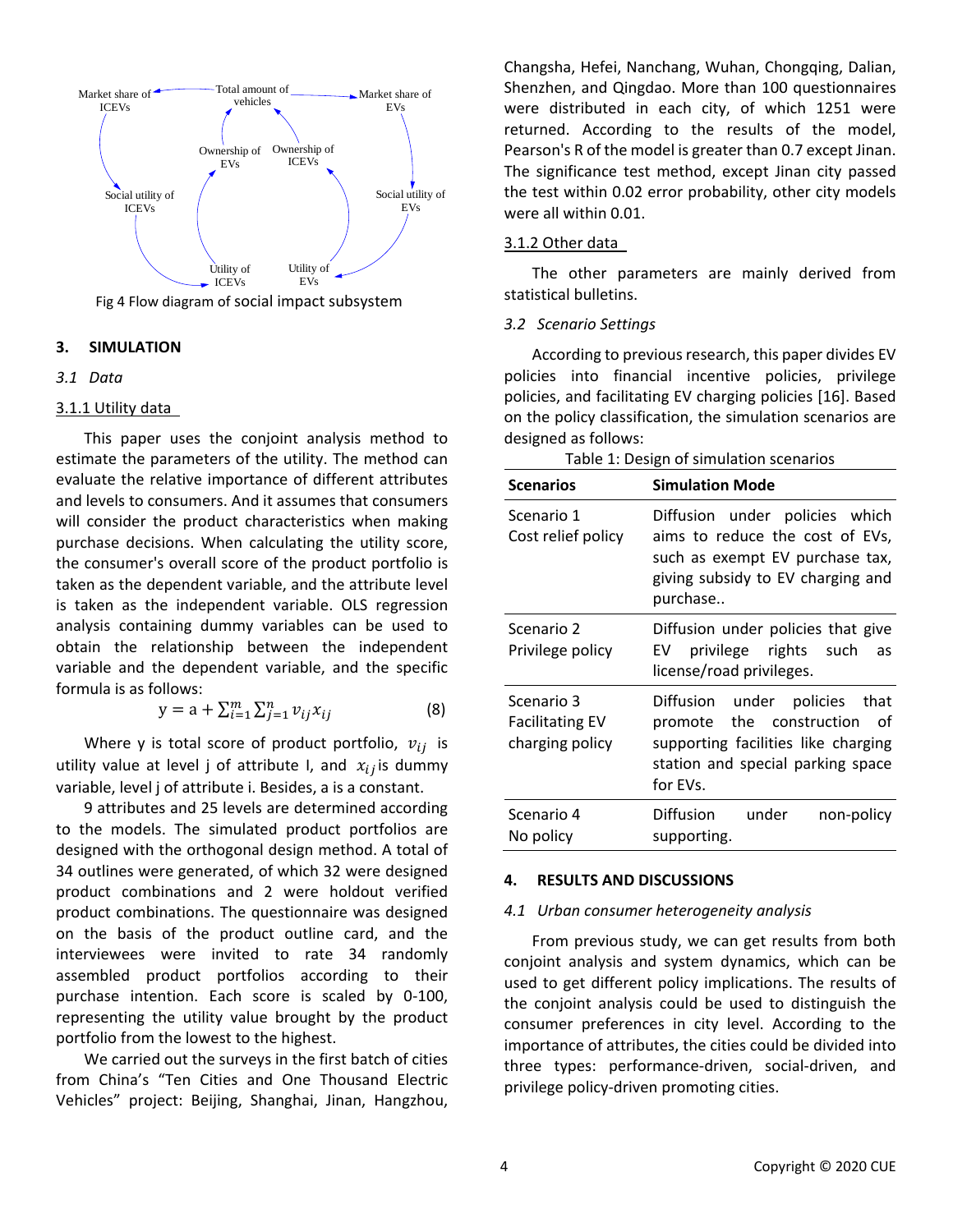The first type is performance-driven promoting cities, which conclude Changsha, Hefei and Dalian. In these cities, consumers focus more on the vehicle performance like the top speed, charging time and endurance mileage. Based on that, we can infer that these cities' consumers have high expectation for the improvement of existing products and pay more attention to driving experience. And the subsidy policies might have side effect if the driving experience is unpleasant.

The second type is social-driven promoting cities that conclude Wuhan, Chongqing, Nanchang, Hangzhou and Qingdao. In these cities, the most important factor influencing the diffusion of EVs is the additional social influence like social comments and EV's recognition of emission reduction. The consumers in these cities place more emphasis on the feedback of products in the market, and often have a wait-and-see attitude towards new products. And the subsidy policies, which can increase EV scale rapidly, would have remarkable results.

The third type is privilege policy-driven promoting cities that concludes Beijing, Shanghai and Shenzhen. In these cities, the policies play the most important role in the diffusion of electric vehicles. If the appropriate policies were given, consumers would ignore the shortcoming of EVs and social sensation.

#### *4.2 EV diffusion pattern in city level*

The market share of EVs in 2025, under different scenarios for each city, is obtained after simulation, shown as Fig 3. It can be seen that cities have differentiated urban EV diffusion processes. Moreover, even some cities have similar consumer preferences, the diffusion might not be consistent because of the different degrees of preferences.





According to the "Medium and long term development plan of automobile industry" released by the Ministry of Industry and Information Technology, the market share of EVs should reach 20% in 2025. Based on the accomplishment of target goal, the cities could be

divided into 3 categories: natural diffusion independent of policy, fast diffusion depending on appropriate policy, and lagged diffusion insensitive to policy.

The type of natural diffusion independent of policy concludes Hangzhou and Hefei. The simulation results show that the policies could accelerate the process, but the diffusion also could proceed naturally without policy supporting, and they can achieve the goal in natural state, as shown in Fig 4. Although the two cities' consumer have different preference, that the Hefei is performance-driven promoting city while Hangzhou is social-driven promoting city. But the utility of driving factors in different level does not vary much in Hefei. In other words, they have a high acceptance of existing EV products. Both of the cities have the same feature, that if the specific index improves, they would like EV more while the status quo does not stop their purchase behavior.



# Fig 4 EV diffusion in Hangzhou

The category of fast diffusion depending on appropriate policy covers Beijing, Shanghai, Wuhan, Shanghai, Shenzhen and Chongqing. The simulation results show that EVs would diffuse widely under specific policy scenarios while keeping low degree of market acceptance in other scenarios, as shown in Fig 5. With appropriate supporting, they could exceed the promotion goals substantially. In addition, this category could be further subdivided into two types. The one type prefer both privilege policies and supporting facilities promotion policies, which concludes Beijing, Shanghai